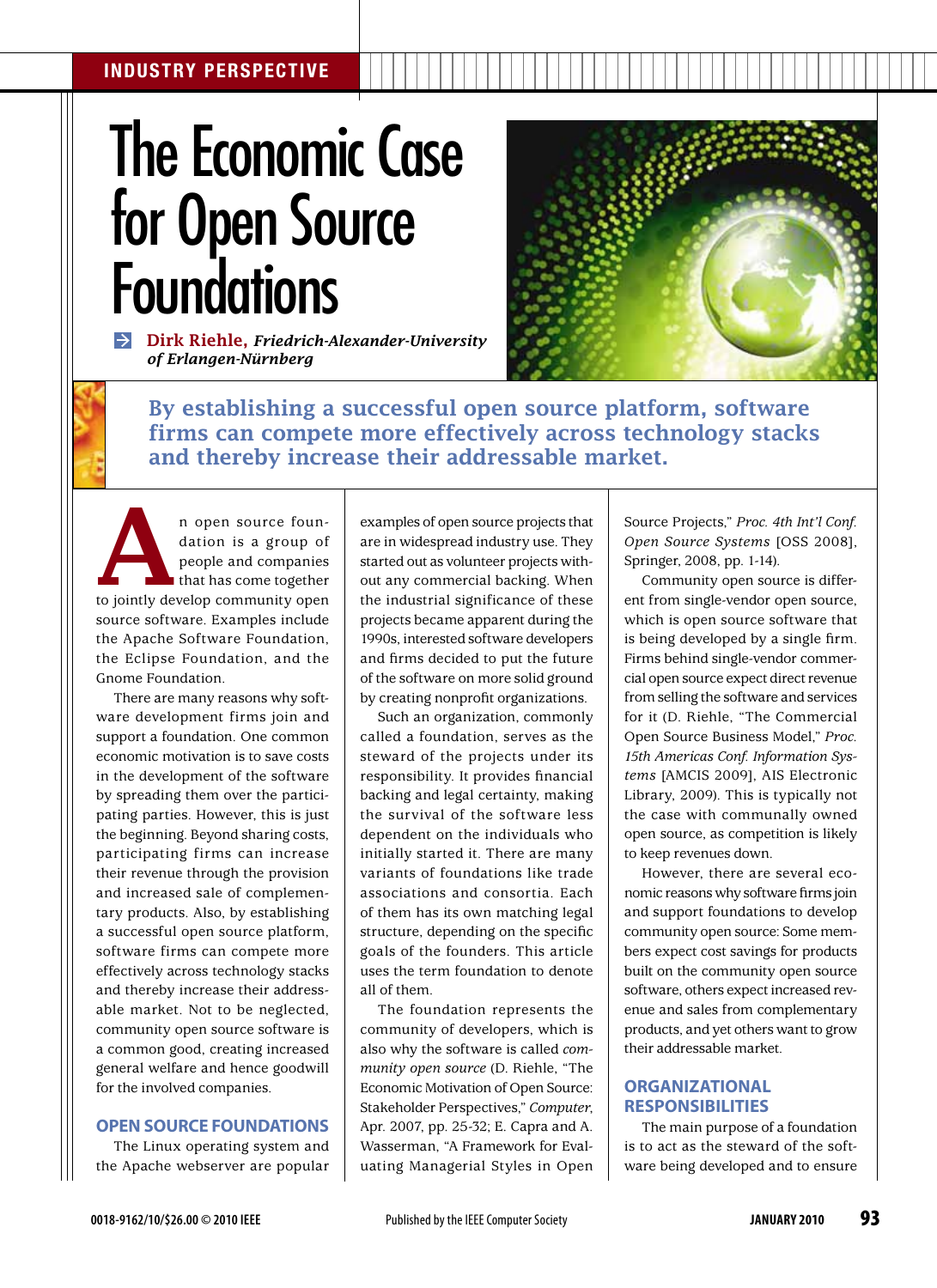# INDUSTRY PERSPECTIVE

its long-term survival. A foundation has various responsibilities, including the following:

- organize the project community;
- actively market the software;
- clarify and manage intellectual property rights;
- set strategic directions for the software;
- respond and remain accountable to its members; and
- run all relevant back-office processes.

Open source foundations are usually open to everyone to join; however, a membership fee may apply. Many of their processes are similar to those of traditional software associations and will not come as a surprise. What is different, however, is the provision of the main product as open source and the resulting intellectual property implications.

### **Intellectual property mechanisms**

Some eschew open source out of fear of a loss of intellectual property. Open source foundations solve this problem by providing well-defined processes that clarify any intellectual property rights issues associated with the software. In the end, the open source project becomes just like every other software and is provided under an open source license that spells out its usage conditions.

In software development, three main categories of intellectual property rights must be considered:

- • copyright (to the source code and related texts),
- trademarks, and
- patents.

The contributors to the project provide the relevant intellectual property. Most foundations define the relationship between a contributor and the project using a so-called contributor agreement. Any legal entity that wishes to contribute to the project, whether a member of the foundation or not, must sign this agreement.

A common practice of open source foundations is to own the copyright to all source code and related texts. Thus, the contributor agreement is set up so that the contributor, be it a company like IBM or a volunteer programmer, signs over the copyright of any current or future contributions to the foundation. (In a weaker form, sometimes only a relicensing right is required.)

Open source foundations provide well-defined processes that clarify any intellectual property rights issues associated with the software.

Using this mechanism, the foundation becomes the sole owner of the copyright. It is important that there be only a single owner: Decision making is with the foundation rather than a distributed group of diverse copyright holders. The foundation can now define and enforce the license terms under which the project is made available to the public and can defend the software in court.

The choice of the license depends on the foundation's goals. Most foundations choose a liberal license to allow for the widest variety of use circumstances of the software by its members. Such a liberal license typically allows embedding the software in other software packages without requiring the open sourcing of these other packages.

An important practice of a foundation is to ensure that no source code is contributed from another open source project with an incompatible license. The specific fear is that the contribution of incompatible code would require an undesired change of license, as might happen, for example, with the contribution of GPL-licensed code to Apache-licensed code. The GPL license is the original reciprocal ("viral") open source license that requires all derived code to have the same license as well. "Keeping the code clean" is a prime directive at many foundations.

Naturally, the foundation also becomes the owner of the software trademarks and acts to enforce them. Thus, the foundation becomes the trustee of both the source code and its trademarks.

Finally, the contributor agreement clarifies the use of software patents. Source code implements software patents. Even if the foundation owns the copyright to the source code, without further measures, users of the software may still have to pay royalties to the holders of the patents implemented by the software. This can become particularly nasty if royalty requests surface only after the software has been put to use in a user organization. For this reason, the contributor agreement typically requires contributors to provide a general (perpetual, unrestricted, royalty-free) usage grant of the patent to all users of the open source software. This protects users from unanticipated patent royalty requests.

## **Sharing development expenses**

There are many economic reasons to start, join, or support an open source foundation. The original and still most widely known reason is cost savings realized by standardizing on one platform and sharing its development expenses.

Consider the situation of Unix and Linux desktops in the late 1990s: Several competing windowing systems existed, each with incompatible desktop applications, and all of them configured and deployed differently, depending on the Unix or Linux distribution they came with. By then, Unix had lost the competition for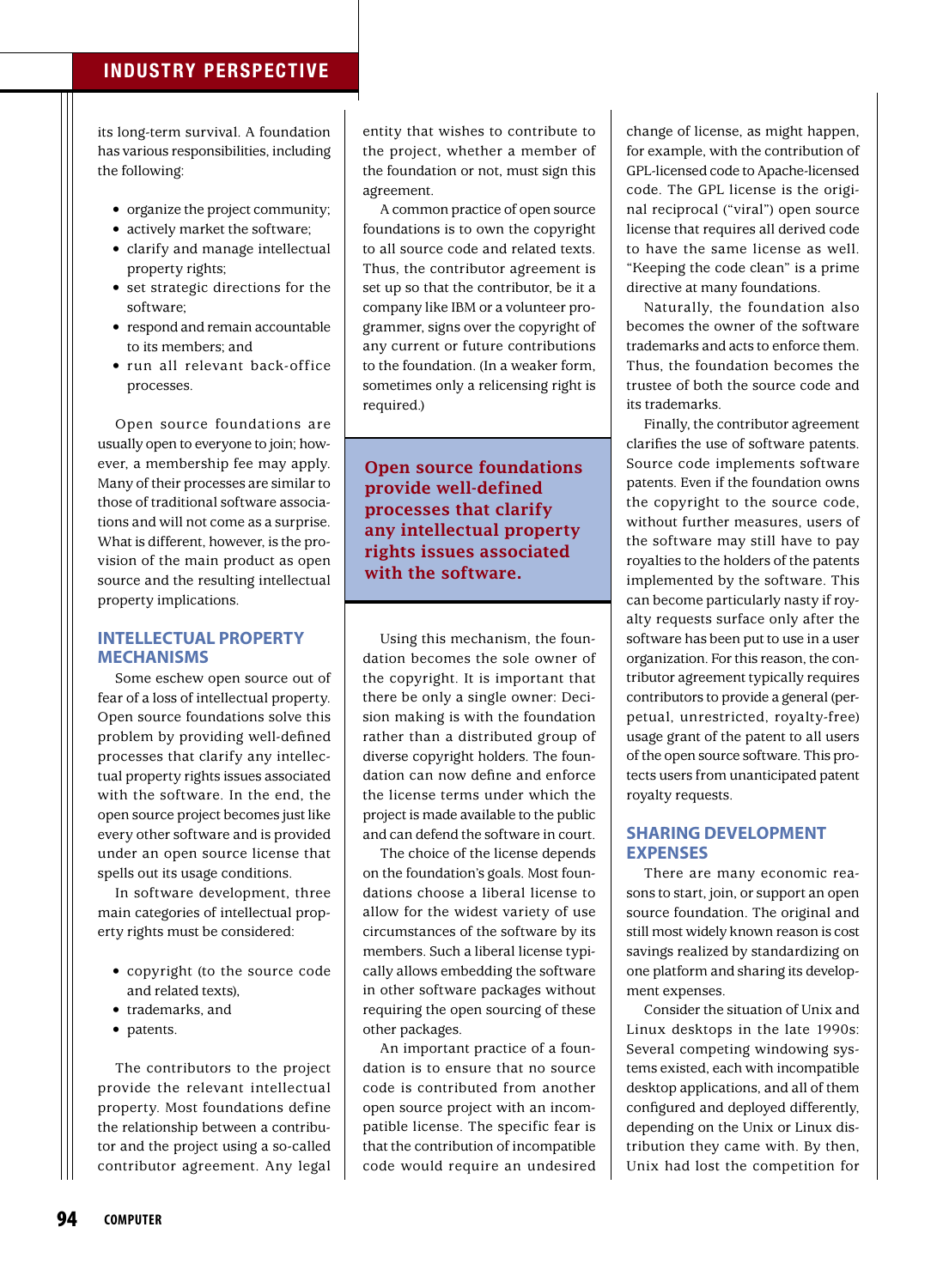the users' desktop to Microsoft Windows. Graphical user interfaces for Linux were a pure cost position for the distributors.

In this situation, any good-enough desktop software would do for the involved software firms. Distributors like Red Hat and SUSE (Novell) as well as IBM and HP decided not to compete on the merits of their desktop configuration but rather to support a common desktop environment. This led to the continued development and consolidation of the GNOME and KDE desktop environments, formally supported by the GNOME foundation and the KDE e.V., respectively. These two foundations remain volunteer efforts, however, with strong corporate support.

It is not always the software firms that start or grow a software foundation. Cost savings through community open source can have multiple roots. Sometimes, customers join forces to create a foundation and require that any software development work by a contractor utilize and develop the open source software further. Currently, the US healthcare industry is undertaking steps in this direction.

#### **profits per sale in a given market**

Beyond cost savings in research and development and in user organizations, original software development firms can use open source foundations to their competitive (economic) advantage.

The initial thrust behind company contributions to Linux and the Apache Software Foundation projects focused on supporting an alternative to more expensive closed source solutions. If, for example, a company is selling a business application that also needs an operating system to run, more money will be available for the business application vendor if no money is spent on the operating system license and its maintenance fees. Hence, for the customer, an



**Figure 2. The support of open source software lets software firms sell to more customers.**

open source alternative saves money, while for the business application vendor more money becomes available, at the expense of the closed source operating system vendor, who misses a sale. Figure 1 illustrates this economic situation.

An early example of this mechanism is IBM's support of Linux. Realizing that OS/2, IBM's then-competitor to Microsoft's Windows, was losing in the marketplace, IBM threw its weight behind Linux and related open source projects. Having an alternative to Windows meant that IBM could keep Microsoft's license fees in check when selling to customers.

In general terms, replacing a highcost closed source component of the technology stack with a lower-priced open source component increases pricing flexibility for the vendors of the other components in the stack. It also reduces costs for customers and makes more money available for other purchases.

#### **increased sales in a given market**

A second consequence of the increased pricing flexibility is that a software developer can sell to more customers than before. Some customers are more price-sensitive than others. Figure 2 illustrates this as the customer demand curve. Going down the demand curve from left to right, the price for the business application plus operating system bundle goes down, and more customers are willing to buy. In simplified terms (a nontransparent market), the developer stops selling only if the price has come down to its own total cost.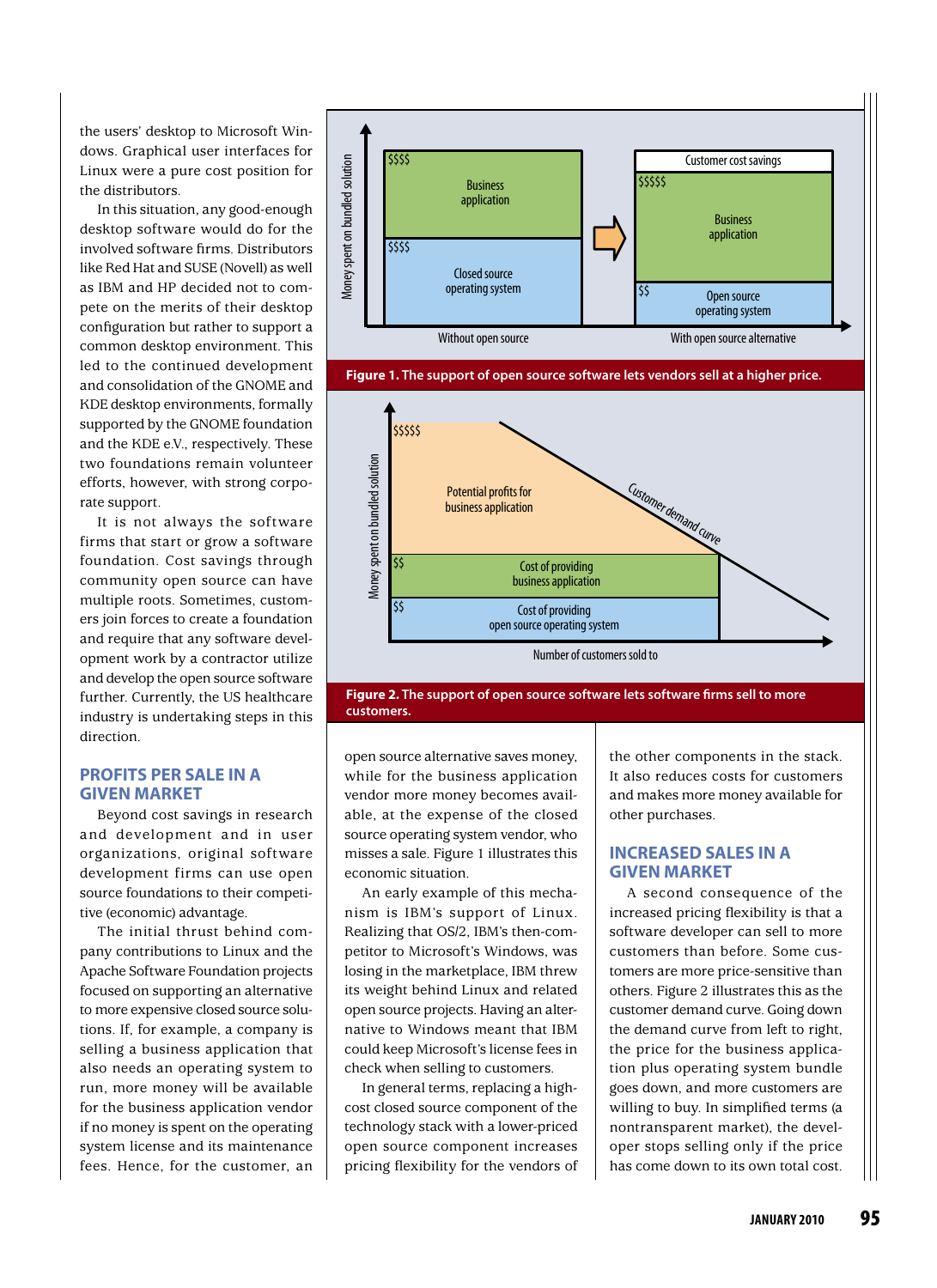# INDUSTRY PERSPECTIVE



**Figure 3. Growing an open source platform increases the total market size.**

Thus, replacing the more expensive closed source operating system with a lower-cost open source alternative reduces the lowest possible price point for the bundle. This lets a vendor sell to more customers, which leads to more profits.

Higher profits on a given sale and more profits by selling to more customers are two important reasons why a software firm may support open source software that is complementary to its own product line. From the firm's perspective, supporting the open source software is a subsidy, paid out of increased profits from its own product. Basically, the open source alternative lets the firm shift revenues from a complementary product, owned by someone else, to its own product.

## **Growing the addressable market**

The size of the market a software firm can sell into depends on the platforms on which it is based. If a vendor builds on a platform that customers aren't willing to operate, the firm's products will not be considered. Thus, the choice of the platforms a firm's product runs on is crucial. As indicated, an open source platform is economically more beneficial than a closed source platform. Thus, the software development firm should

support an appropriate platform and encourage other vendors to do the same. More and better applications will grow the value of the platform to customers. With growing acceptance of the platform, more customers will be operating it, first increasing the total size of the market and then the size of the market that the software firm's products can address.

Figure 3 illustrates the dynamics of shrinking a closed source platform to the advantage of an open source platform. The money leaving the market around the closed source platform enters the market for products built on top of the open source platform. As customers review the choice of products available, they prioritize purchases anew in accordance with what's available and how big their IT budget is. This dynamic is particularly attractive to the providers of missioncritical applications, which typically get higher purchasing priority than less important, more incremental applications.

Participating in the development of the open source platform is of strategic interest to a software firm. It ensures visibility of the firm to potential customers and promises high technical quality of its software products. Gaining a strong position in the foundation and development processes of the software creates a significant positional advantage over later competitors.

There are more platforms or layers in the technology stack than some might think. The obvious platforms are operating systems and middleware solutions. Beyond this, many more potential platforms exist, addressing vertical as much as horizontal slices of the stack. Whether it is platforms for business accounting or medical imaging, automotive software buses or electronic patient records, we can expect a wealth of new domain-specific open source platforms to appear in the coming years.

A firm should consider creating community open source and supporting an open source foundation if it is not only competing within the same stack, but across stacks. Linux, the Apache projects, and the Eclipse platform can all be viewed as software platforms on which revenue-generating applications are built. These platforms compete with closed source alternatives, for example, the Microsoft set of platforms, namely Windows, ASP.NET, and Visual Studio.

A reliable platform attracts other software vendors that might base their own products, whether provided as open source or not, on this platform. The increasing richness of functionality around a given platform benefits everyone: Customers cannot go wrong in deciding for this platform. Moving customers from a not-supported platform to a firm's own platform increases the size of the addressable market, which is likely to lead to more sales.

very software development firm today should ask which open source foundation to support or, if necessary, to found. The benefits are clear: Done right, the firm can expect cost savings, increased profits per sale, a higher number of sales, and a larger addressable market. The question then becomes